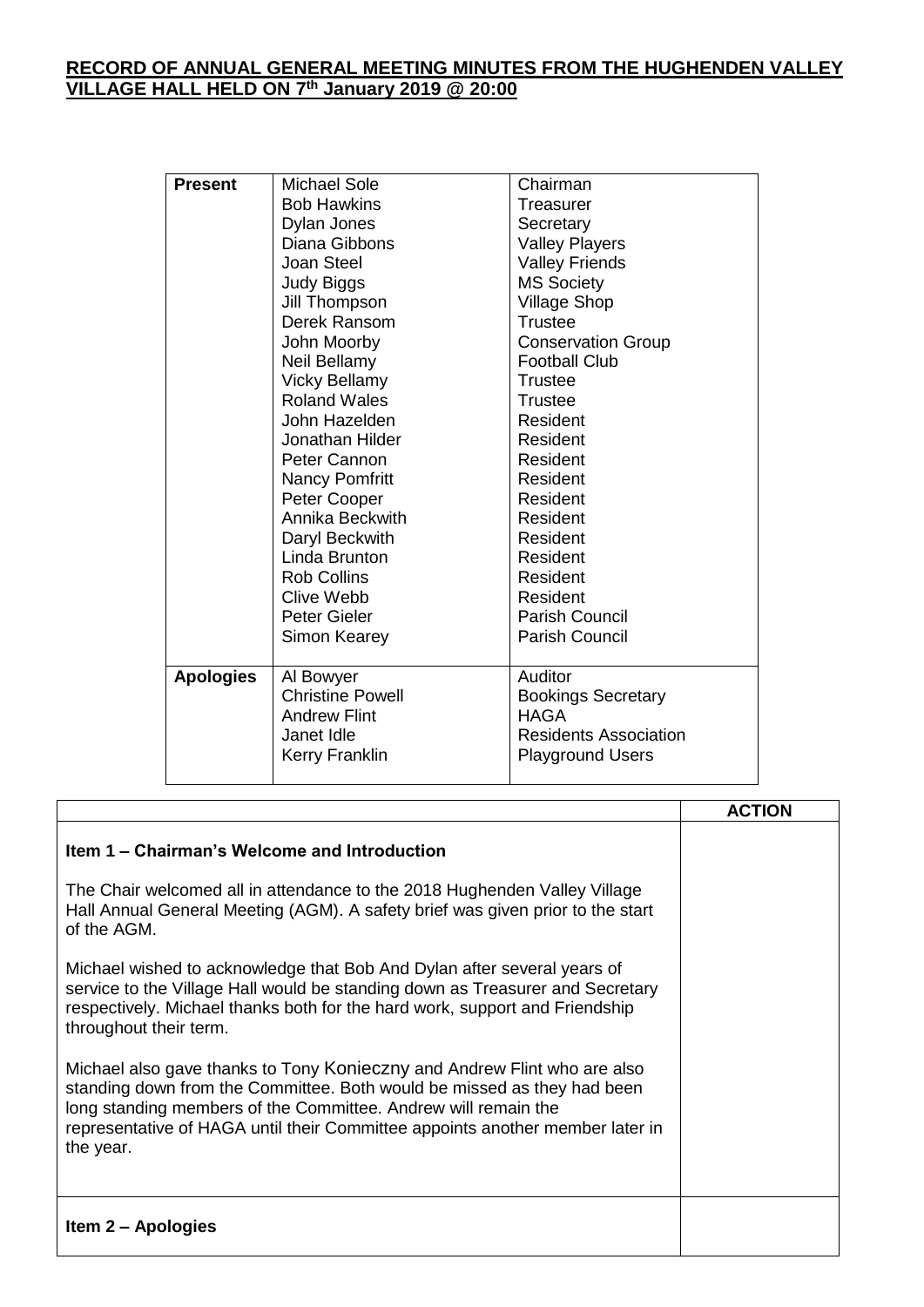| Apologies were declared, acknowledged and recorded.                                                                                                                                                                                                                                                                                                                                                                                                                                  |  |
|--------------------------------------------------------------------------------------------------------------------------------------------------------------------------------------------------------------------------------------------------------------------------------------------------------------------------------------------------------------------------------------------------------------------------------------------------------------------------------------|--|
| Item 3 - Record of Minutes from the last Annual General Meeting                                                                                                                                                                                                                                                                                                                                                                                                                      |  |
| The minutes from the AGM dated 22 <sup>nd</sup> January 2018 were discussed and<br>agreed as a true reflection of the meeting.                                                                                                                                                                                                                                                                                                                                                       |  |
| Proposed - Jonathan Hilder<br>Seconded - Derek Ransom                                                                                                                                                                                                                                                                                                                                                                                                                                |  |
| Item 4 – Actions Arising from the last meeting                                                                                                                                                                                                                                                                                                                                                                                                                                       |  |
| There was only one item arising from the minutes of the last meeting that<br>referred to the Constitution which Dylan will cover during the Secretaries<br>update.                                                                                                                                                                                                                                                                                                                   |  |
| Item 5 - Chairman's Report                                                                                                                                                                                                                                                                                                                                                                                                                                                           |  |
| Please see attached Chairman's report.                                                                                                                                                                                                                                                                                                                                                                                                                                               |  |
| <b>Item 6 – Treasurers Report</b>                                                                                                                                                                                                                                                                                                                                                                                                                                                    |  |
| Please see attached statement in draft. At the time of the AGM the accounts<br>had not been audited and so a draft report was issued.                                                                                                                                                                                                                                                                                                                                                |  |
| Bob highlighted the following from the end of year accounts.                                                                                                                                                                                                                                                                                                                                                                                                                         |  |
| For another year the incomes from Hiring's is still less than the<br>$\bullet$<br>running costs of the hall. Fundraising still remains the main reason<br>we are showing a surplus.<br>A large spend had been attributed to several maintenance projects<br>throughout the year Village day such as internal Doors, CCTV and<br>acoustic panels.<br>A formal cleaning contract had increased the cost of keeping the hall<br>$\bullet$<br>clean<br>Energy tariffs had risen sharply. |  |
| Bob informed the Committee that the hiring charges would be increased for<br>2019 and most of the regular users had been informed.                                                                                                                                                                                                                                                                                                                                                   |  |
| A question was asked as to why the water rates had doubled over the year. Bob<br>explained that this was under investigation as the waste water element of the<br>bill was where the increase had taken place.                                                                                                                                                                                                                                                                       |  |
| Bob explained this was an outstanding query that he has raised with the Water<br>Companies and he is awaiting a response.                                                                                                                                                                                                                                                                                                                                                            |  |
| Bob thanked Rob Bryan for acting as cover for the Treasurer. Bob also thanked<br>Al Bowyer who audits the accounts and informed those present that Al has<br>indicated that he is not able to continue with the Village Hall accounts audit work<br>next year.                                                                                                                                                                                                                       |  |
| Bob proposed that as the accounts were not audited that those present agree<br>the accounts 'subject to a satisfactory audit' All present agreed.<br>The Chair thanked Bob for help and support during the year and also expressed<br>his appreciation of the help and support of Roger Bryan who acts as Deputy<br>Treasurer.                                                                                                                                                       |  |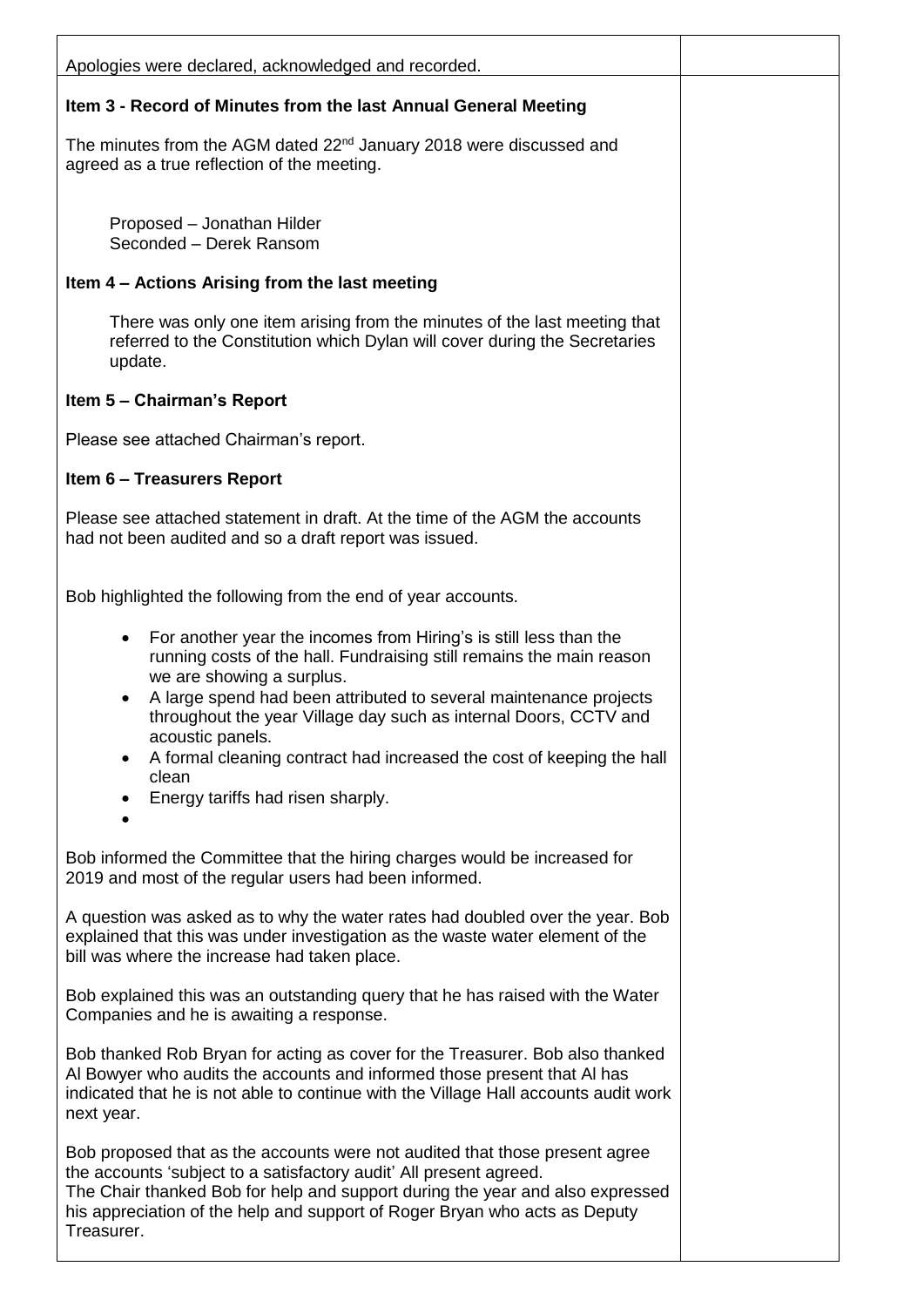| Bob also spoke of his personal disappointment in the Parish Council with<br>regards to leaving the Hall with a £15k bill for replacing the playground<br>equipment and refusing to continue the annual donation for the upkeep of the<br>Hall. This new Grants policy had severely impacted the Halls funding and left<br>the Village without a fully equipped playground. Albeit it is recognised that the<br>Parish Council did donate towards the Xmas lights and playground equipment,<br>but this still left a huge deficit for the Hall to find. |  |  |  |
|--------------------------------------------------------------------------------------------------------------------------------------------------------------------------------------------------------------------------------------------------------------------------------------------------------------------------------------------------------------------------------------------------------------------------------------------------------------------------------------------------------------------------------------------------------|--|--|--|
| Both Simon and Peter responded to Bob's points and explained the current<br>position of the Parish Council. They also highlighted that the changes to the<br>grant policy were under review and a new Grant policy would be forthcoming.                                                                                                                                                                                                                                                                                                               |  |  |  |
| Item 7 – Secretary's update                                                                                                                                                                                                                                                                                                                                                                                                                                                                                                                            |  |  |  |
| Dylan reminded everyone present of the points raised at the last AGM about<br>approving the Constitution, hence it was left to this year to approve.                                                                                                                                                                                                                                                                                                                                                                                                   |  |  |  |
| Dylan apologised for not being able to attend last years AGM, to complete the<br>process and answer the questions raised.                                                                                                                                                                                                                                                                                                                                                                                                                              |  |  |  |
| However, it is not for the AGM to approve the Constitution, this is the role of the<br>Committee. The Constitution changes are brought to the AGM to ensure there<br>are no objections before the Committee adopts them formally.                                                                                                                                                                                                                                                                                                                      |  |  |  |
| Dylan explained that the Constitution is written into the Covenant and so there is<br>very little opportunity to amend the Covenant without legal costs and the<br>approval of the Covenant holder. That said, there was opportunity to add to the<br>Constitution to add detail and document changes in the environment that<br>needed to be recorded, such as Charity Commission governance and new<br>legislation.                                                                                                                                  |  |  |  |
| Dylan presented and explained the changes which fell into the following<br>categories;                                                                                                                                                                                                                                                                                                                                                                                                                                                                 |  |  |  |
| 1. Changes to the wording to reflect the merger of the Hall and Field<br><b>Charities</b>                                                                                                                                                                                                                                                                                                                                                                                                                                                              |  |  |  |
| 2. Amend the structure of the Committee to reflect the change to the Parish<br>Councils legal responsibilities which could be deemed a conflict if they<br>had an automatic seat on the Committee as per the Covenant.                                                                                                                                                                                                                                                                                                                                 |  |  |  |
| 3. Clarify who is authorised to spend what and when on operational and<br>emergency situations for the day to day running of the Hall and Field.                                                                                                                                                                                                                                                                                                                                                                                                       |  |  |  |
| 4. To reflect the Committees limited ability to amend the Constitution, which<br>is written into the Covenant without referring to the Covenant holder.                                                                                                                                                                                                                                                                                                                                                                                                |  |  |  |
| Following the presentation, Dylan asked if there were any objections to any of<br>the changes to the Constitution. No objections were raised.                                                                                                                                                                                                                                                                                                                                                                                                          |  |  |  |
| <b>Committee Stands Down</b>                                                                                                                                                                                                                                                                                                                                                                                                                                                                                                                           |  |  |  |
| <b>Item 8 - Elections</b>                                                                                                                                                                                                                                                                                                                                                                                                                                                                                                                              |  |  |  |
| The nine groups who had nominated Committee members are:                                                                                                                                                                                                                                                                                                                                                                                                                                                                                               |  |  |  |
| Angus Idle - Residents Association<br>Andrew Flint - HAGA<br>Diana Gibbons - Valley Players                                                                                                                                                                                                                                                                                                                                                                                                                                                            |  |  |  |
| Judy Biggs - MS Society                                                                                                                                                                                                                                                                                                                                                                                                                                                                                                                                |  |  |  |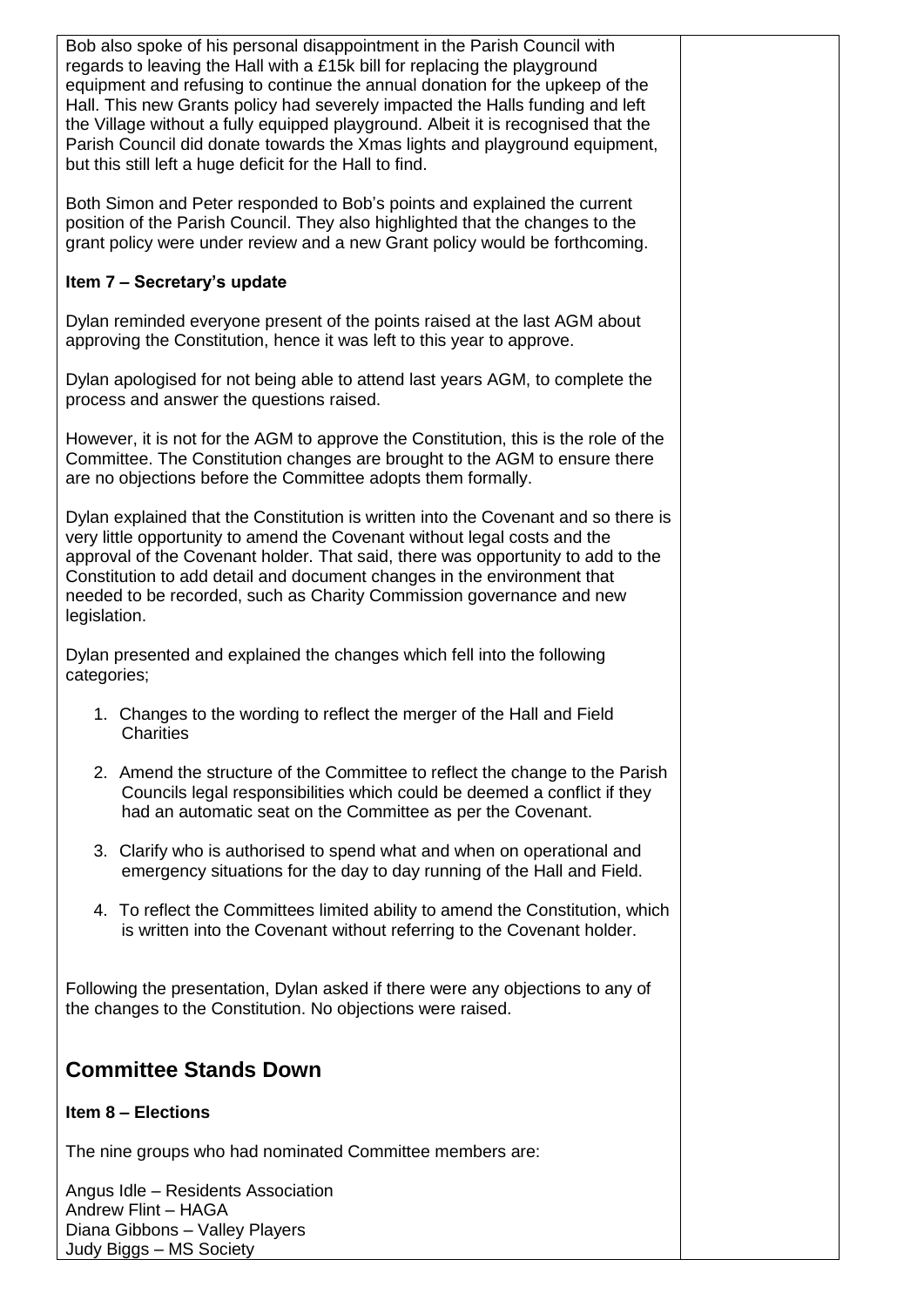Joan Steel – Valley Friends Kerry Franklin – Playground Users Louise Jones – Valley Shop Neil Bellamy – Football Club Jill Graves – Art Club

Michael asked if there were any objections to the members put forward by the respective clubs. No objections were raised.

Rob Collins asked why these specific clubs were offered a seat at the Committee. Dylan explained that the Covenant detailed the clubs that were offered seats. However, there is a modern interpretation to some of the specified clubs as many no longer exist. If a Club is interested in joining the Committee then they should make the Committee aware.

The following candidates put themselves forward to be considered as members of the Committee from the residents.

Michael Sole Christine Powell (absent) Darryl Beckwith Clive Webb Jonathan Hilder

Dylan explained that the Constitution suggests that proposed Committee members should attend the AGM. However, as Christine, our present Booking Secretary was unable to attend due to her injury Dylan asked if their was any objections to Christine being proposed in her absence. All present agreed she should be included.

Dylan Highlighted that as only 5 nominees had put themselves forward no voting was required.

Michael invited the new members to introduce themselves to the attendees.

### **Item 9 – Any Other Business (AOB)**

Simon Kearey informed those present that 2019 was the 125 year anniversary of the Parish and that the Parish Council will be holding events across the Parish to celebrate.

### **Item 10 – Guest Speaker**

Michael introduced Neil Bellamy, Chairman of the Football Club who was going to speak about his employed role in Banking.

Neil gave a thought-provoking presentation on the emerging and future trends in technology that would impact the employment and personal lives of people in the near future.

Michael thanked Neal for his enlightening view of the future and how technology will change how we work.

#### **Item 11 – Date of Next Meeting**

All present agreed that the meeting was held in an open manner and all present had an opportunity to contribute.

The next AGM will be held on the 2<sup>nd</sup> December 2019. The next committee meeting will be held on the 4<sup>th</sup> February 2019 when the Chairman, Treasurer and Secretary will be chosen along with the 6 Trustees.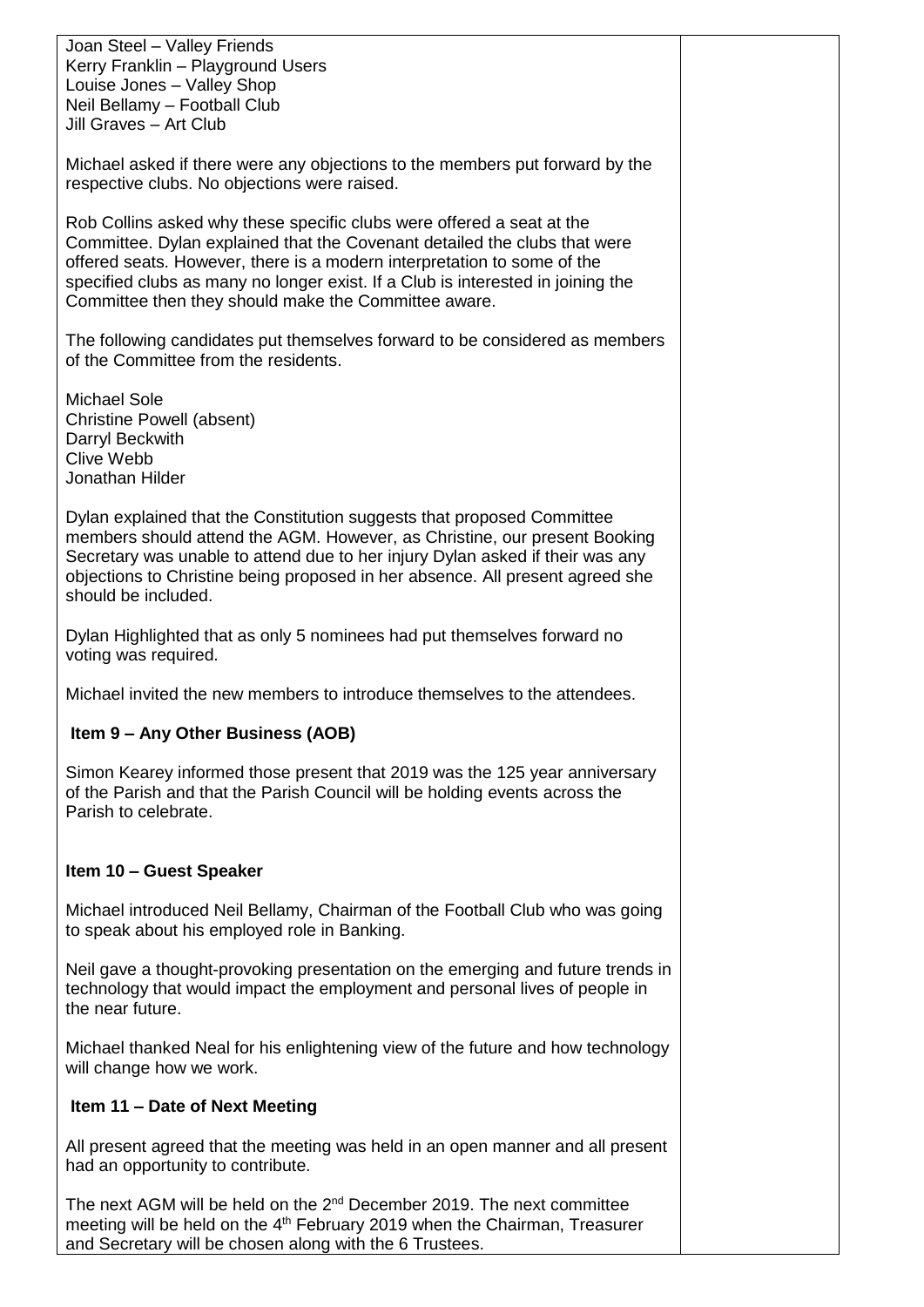| All those interested in becoming a Trustee should write a small bio of no more<br>than 100 word and email it to the Secretary@hughendenvillagehall.com at least<br>two weeks before the meeting. |  |
|--------------------------------------------------------------------------------------------------------------------------------------------------------------------------------------------------|--|
| The Chairman thanked all those that attended and the AGM was closed at<br>21.46                                                                                                                  |  |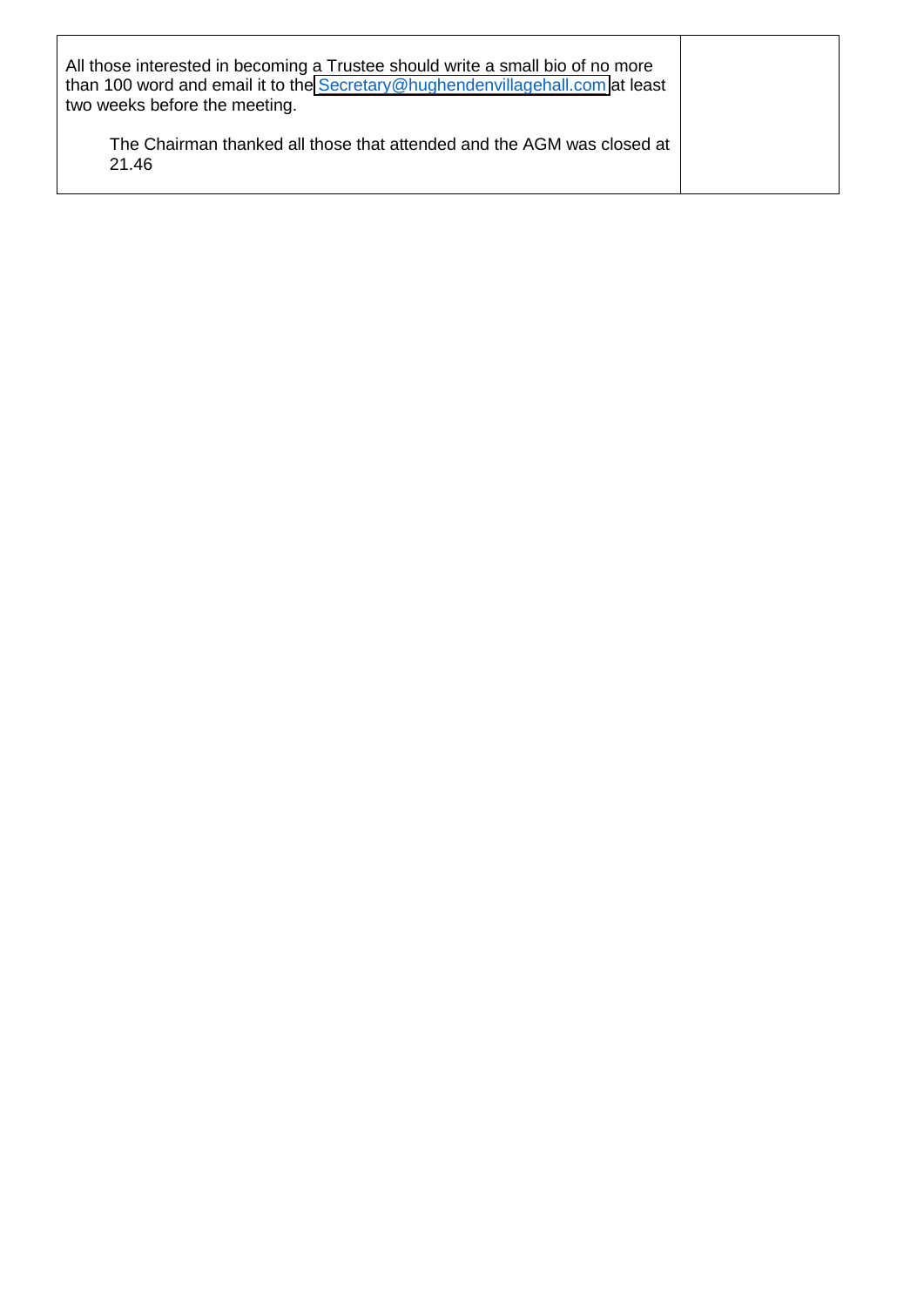### **Chairperson's Report 2018**

To use the words of John Lennon "Another year older and a new one just begun". It really is 12 months since our last AGM, and how time has flown by.

Firstly, I would like to publicly thank my fellow committee members for their support and involvement over the past year. We have had to deal with a number of issues that have distracted us from our core responsibility of maintaining and developing the halls for the benefit of the community. These issues included the new community shop which is now a very welcome fixture at the heart of the community; the proposed installation of a MUGA on the field which has now been withdrawn; as well as the unexpected funding of new playground equipment to replace those pieces that failed a safety check. The committee are all volunteers and their commitment to the cause has been unfailing, so thank you very much. In particular, I would like to thank my fellow officers on the committee, who each undertake a specific responsibility on the management team, and who contribute many hours of their own time to ensure the village hall continues to be a very in-demand and successful venue for use by the entire community. So, thank you to Christine Powell our Bookings Secretary, Bob Hawkins our Treasurer, and Dylan Jones our Committee Secretary. Also, a special mention to Bev Beveridge our external Maintenance contractor who ensures those small and not so small maintenance tasks are undertaken in a timely manner.

Secondly, the demand for bookings in both halls continues to be very positive and we have, on occasion, had to decline enquires for the most popular times. I am pleased to report the halls financial position continue to be solid and Bob will no doubt elaborate on this within his report. I would particularly like to highlight the work put in by Victoria Bellamy and Al Bowyer, our fund-raising team, in organising a number of events during the year including the Annual Potter Quiz and the village Christmas Dinner & Dance. Also, a big thank you goes to Diana Gibbons for organising the Christmas Bazaar, and to Louise Jones for arranging the Christmas Carol singing event when the new tree lights were also switched on. 2018 also saw our bi-annual Village day event in July, and although visitor numbers were down on previous years, those who did attend certainly seemed to enjoy the wide variety of stalls and activities on offer, as well as enjoying the superb range of food and refreshments. Thank you to the organising committee as I know the planning for the day started some 12 months in advance.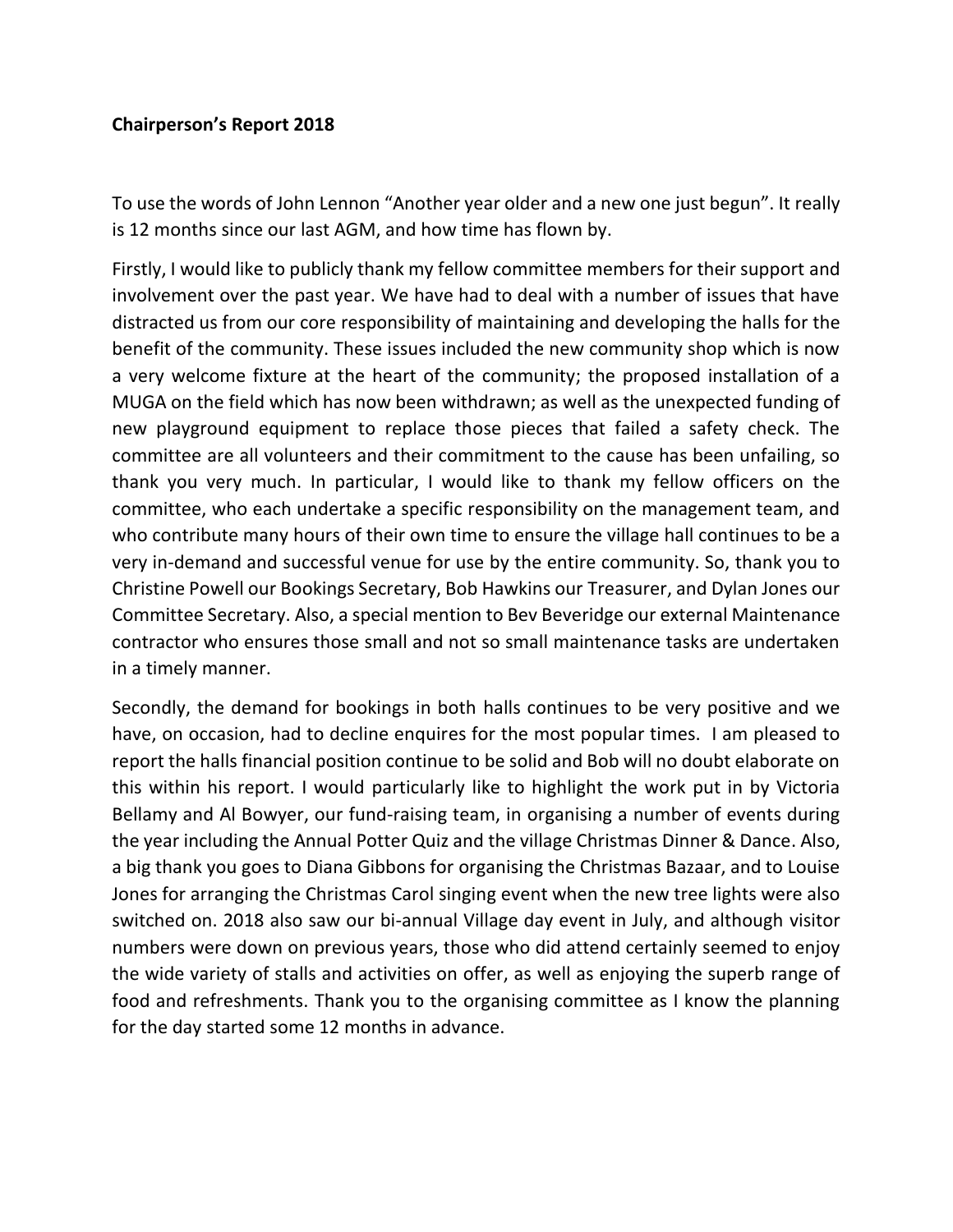I shall now like to bring you up to date on the investments we have undertaken within the complex during 2018. These include replacing all of the internal doors with new solid wood doors and I hope you agree how splendid they look. We also completed the CCTV installation that I mentioned at our previous AGM as well as completing the installation of acoustic panels in the large hall with plans to do the same in this hall later on this month. The new playground equipment was a major cost that we shared with both the parish council and some very generous contributions from fellow villagers. A big thank you to the Kerry Franklin, Sarah Harris and Lisa Thyer-Jones for taking on the responsibility of raising the funds to achieve such a successful outcome. You may have noticed the wood floors in both halls have been totally refurbished and the main entrance hall has been given a very deserving makeover. Finally, our new tree lighting was the result of a jointlyfunded project in conjunction with Hughenden Parish Council and we have received many positive comments about them. All in all, a very productive year with a sum in excess of £25K being spent. Our plans for the future include replacing the external doors and some remedial work on the failing car park surface that we have previously postponed due to the uncertainty of the MUGA outcome. As many of you know, we publish our expenditure programme on the hall website and this will be updated as time progresses.

Before finishing, I would like to highlight the excellent work of the village hall conservation team led by John Moorby. They meet regularly during the year on Sunday mornings with the specific aim of managing the bank alongside the front field. This has resulted in a piece of land that is full of flora and fauna that can be enjoyed by the whole village. In fact, this coming Saturday, the team will be conducting their "winter walk" of the bank and I would encourage everybody to join them and spend a really fascinating hour learning all about the rare and not so rare plants within our midst. So, 11.00am is the time on Saturday to meet outside this hall, and I am advised there will be a warming cuppa and biscuits afterwards.

In conclusion, the committee have been very active during the year and demand for halls reflects their popularity. I look forward to reporting to you in a years' time so until then, on behalf of the entire committee, we wish you a healthy and prosperous 2019.